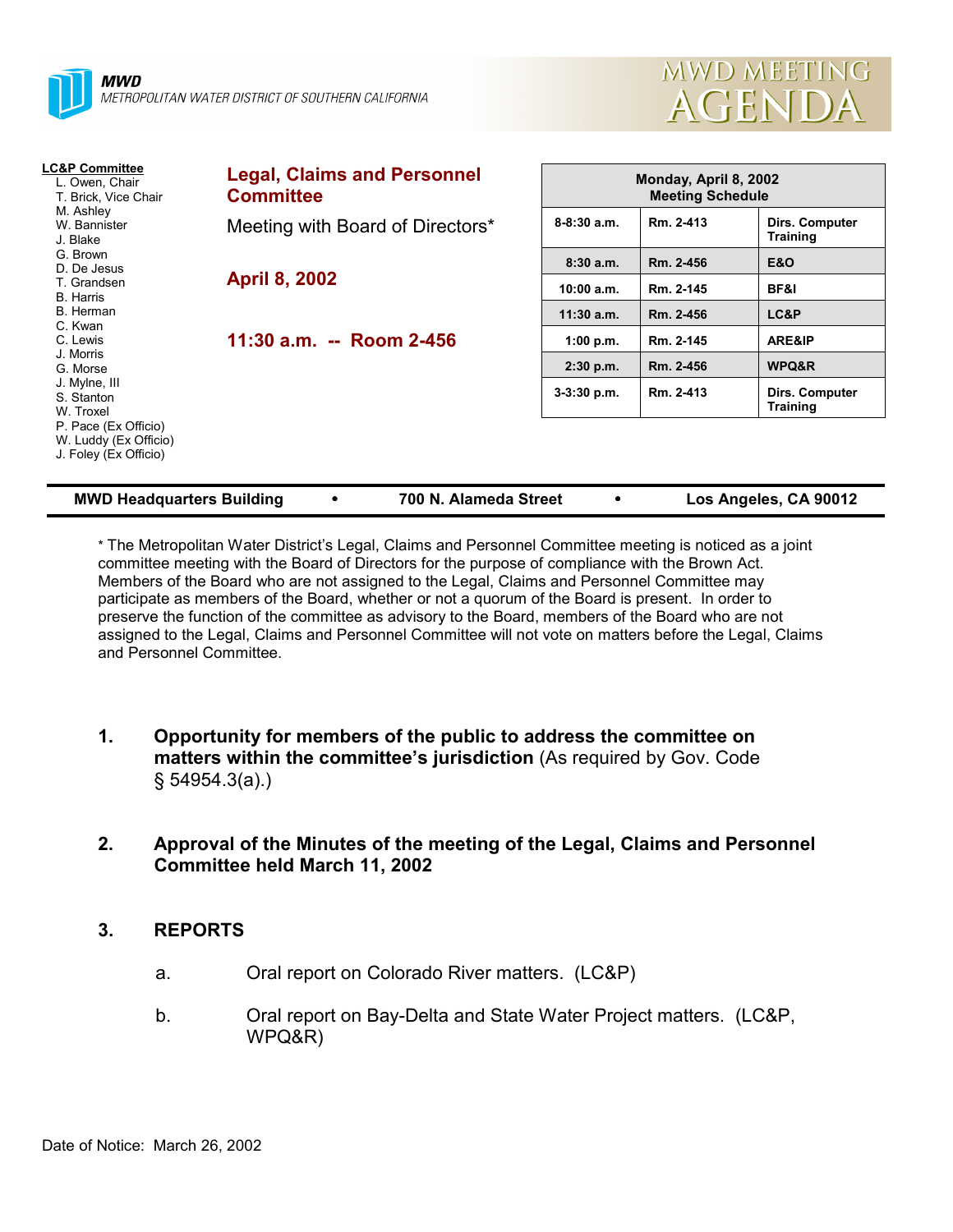## **4. CONSENT CALENDAR ITEMS – ACTION**

- **8-3** Amend contract in the amount of \$100,000 with the law firm of Ellison, Schneider & Harris for legal services relating to State Water Resources Control Board process. (LC&P)
- **8-4** Amend contract for legal services with McCutchen, Doyle, Brown & Enerson, LLP in *San Diego County Water Authority v. Metropolitan Water District, et al*., San Francisco Superior Court Case No. 320217 (Preferential Rights) to increase maximum amount payable by \$125,000. (LC&P)

## **5. OTHER BOARD ITEMS - ACTION**

None

### **6. BOARD INFORMATION ITEMS**

- 10-2 Report on Monterey settlement agreement negotiations. (LC&P) **[Discussion of** *Planning and Conservation League, et al. v. Department of Water Resources, et al***., Sacramento County Superior Court Case No. 95CS03216. Any discussion of litigation will be held in closed session—existing litigation—pursuant to Gov. Code § 54956.9(a)]**
- 10-3 Discussion of pending claim based on Diamond Valley Lake recreation plan proposal. (LC&P) **[Conference with legal counsel—significant exposure to litigation (one matter); to be heard in closed session pursuant to Gov. Code § 54956.9(b)]**

#### **7. COMMITTEE ITEMS**

- a. Report on MAPA contract negotiations **[Conference with labor negotiators—Metropolitan designated representatives: Joseph Tait and Debbie Dillon; Employee organization: MAPA; to be heard in closed session pursuant to Gov. Code § 54957.6]**
- b. General Counsel's Report of Monthly Activities
- c. General Counsel's Business Plan and Objectives Third Quarter Update

### **8. FOLLOW-UP ITEMS**

None